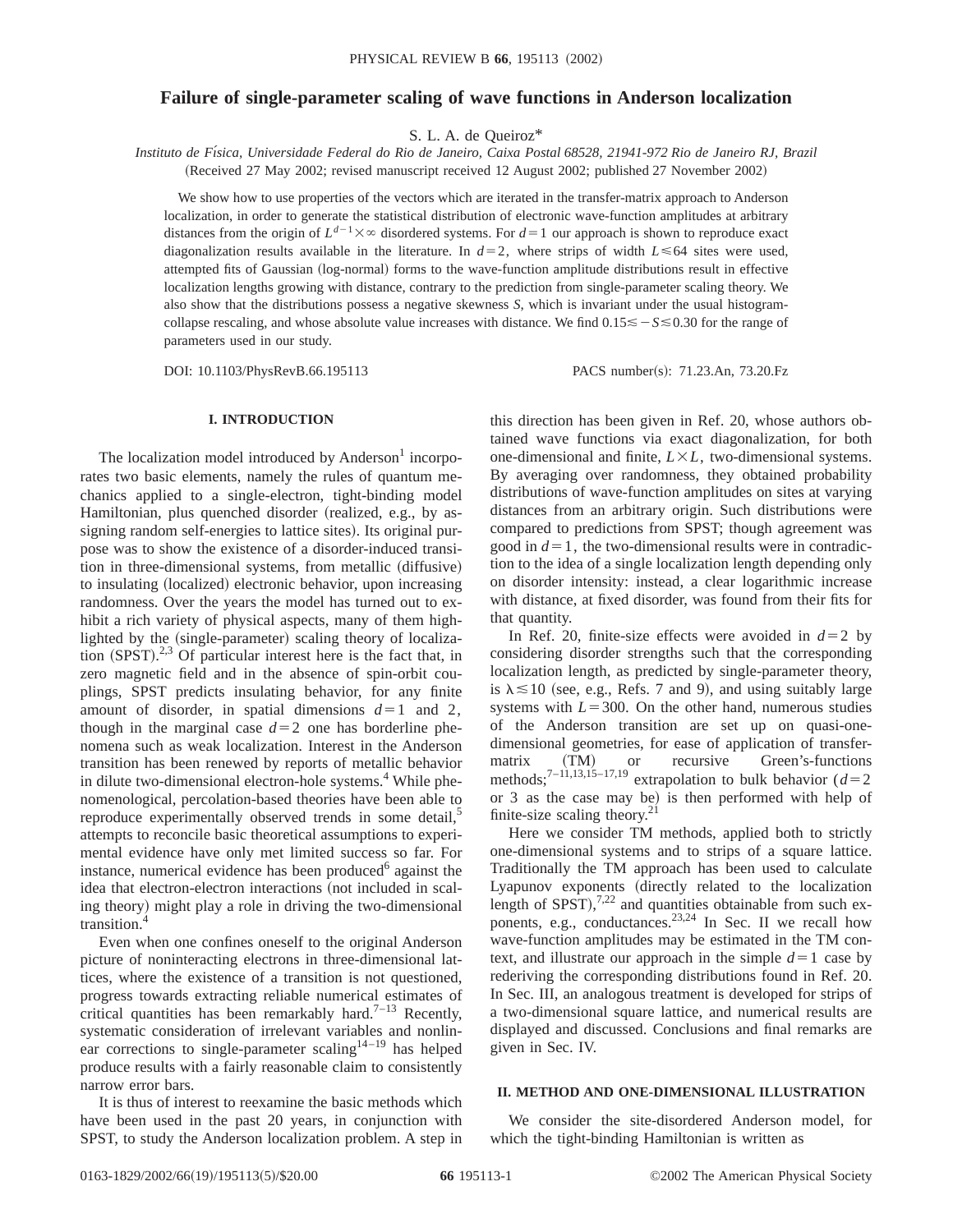$$
\mathcal{H} = \sum_{i} \varepsilon_{i} |i\rangle \langle i| + V \sum_{\langle i,j \rangle} |i\rangle \langle j|, \tag{1}
$$

where the site self-energies  $\varepsilon_i$  are independent, identically distributed random variables obeying a specified distribution,  $\langle i, j \rangle$  denotes nearest-neighbor sites on a regular lattice, and the energy scale is set by the hopping matrix element, *V*  $\equiv$  1. Disorder intensity is given by the width *W* of the selfenergy probability distribution, taken here as rectangular  $(same as in Ref. 20):$ 

$$
P(\varepsilon_i) = \begin{cases} \text{constant} & -W/2 \le \varepsilon_i \le +W/2\\ 0 & \text{otherwise.} \end{cases} \tag{2}
$$

In the TM approach, $<sup>7</sup>$  one considers the Hamiltonian Eq. (1)</sup> on a quasi-one-dimensional  $L^{d-1} \times N$  system,  $N \ge L$ . Denoting by  $k=1, ..., N$  the successive cross sections, and *i*  $=1, \ldots, L^{d-1}$  the respective positions of sites within each cross section, an electronic wave function at energy *E* is given in terms of its local amplitudes,  $\{a_{ik}(E)\}\$ , and tightbinding orbitals  $|i k\rangle$ , as

$$
\Psi_E = \sum_{ik} a_{ik}(E)|ik\rangle. \tag{3}
$$

With a corresponding change of notation, Eq.  $(1)$  reads

$$
\mathcal{H} = \sum_{ik} \varepsilon_{ik} |ik\rangle \langle ik| + \sum_{\langle ik, i'k'\rangle} |ik\rangle \langle i'k'|,\tag{4}
$$

where  $\langle i\,, i\,k'\rangle$  stands for nearest-neighbor pairs. Applying Eq.  $(4)$  to Eq.  $(3)$  gives the recursion relation

$$
a_{i,(k+1)} = (E - \varepsilon_{ik})a_{ik} - a_{i,(k-1)} - \sum_{i'} a_{i',k},
$$
 (5)

where  $i'$  denotes nearest neighbors of  $i$  within the same cross section (the *E* dependence is omitted for clarity). In matricial form,

$$
\begin{pmatrix} \psi_{k+1} \\ \psi_k \end{pmatrix} = \begin{pmatrix} P_k & -I \\ I & 0 \end{pmatrix} \begin{pmatrix} \psi_k \\ \psi_{k-1} \end{pmatrix}, \quad \psi_k \equiv \begin{pmatrix} a_{1,k} \\ a_{2,k} \\ \dots \\ a_{L^{d-1},k} \end{pmatrix}, \quad (6)
$$

where, considering, e.g., periodic boundary conditions across the  $d-1$  transverse directions,<sup>7</sup>

$$
P_{k} = \begin{pmatrix} E - \varepsilon_{1,k} & -1 & 0 & \cdots & -1 \\ -1 & E - \varepsilon_{2,k} & -1 & \cdots & 0 \\ \cdots & \cdots & \cdots & & -1 \\ -1 & 0 & \cdots & -1 & E - \varepsilon_{L^{d-1},k} \end{pmatrix}.
$$
(7)

The  $(2L^{d-1} \times 2L^{d-1})$  matrix  $T_k \equiv {P_k - I \choose I}$  is symplectic, that is, its eigenvalues occur in pairs  $\{\alpha_i, \alpha_i^{-1}\}, i$  $=1, \ldots, L^{d-1}$ . As explained at length in Refs. 7,9,13, and 22, the matrix product  $M_N = \prod_{k=1}^N T_k$  gives rise to the eigenvalues  $\exp \gamma_1 \cdots \exp \gamma_L d-1$ , where the  $\gamma_i$  are the Lyapunov  $characteristic$  exponents  $(LCE)$  for the problem, setting the asymptotic divergence of the corresponding eigenvectors *v<sup>i</sup>* . Being a product of symplectic matrices,  $M_N$  also has this property, therefore the LCE occur in symmetric pairs  $\{\gamma_i,$  $-\gamma_i$ . Attention usually concentrates on the LCE of smallest modulus,  $\gamma_{L^{d-1}}$ , whose inverse gives the longest decay length (identified with the localization length of the Anderson problem).

To see the meaning of the eigenvectors  $v_i$ , recall that the physically acceptable (nondiverging) wave function is the one associated with the *negative* LCE of smallest modulus,  $\gamma_{L^{d-1}+1}$ ;<sup>25</sup> the corresponding tight-binding amplitudes  ${a_{ik}^{(L^{d-1}+1)}}$  will give information on the shape of the electronic wave function of interest (because of the symplectic character of the TM, one might equally consider the *inverse* of the amplitudes associated to  $\gamma_{L^{d-1}}$ ; however, in practice the amount of calculational effort is the same either way). Little use appears to have been made of this property in the context of TM studies of Anderson localization, except for a calculation of lateral transport properties in layered media.<sup>26</sup>

It is important to recall that the site amplitudes are not the directly relevant quantities in the TM approach; instead, in the quasi-one-dimensional systems used here the wavefunction decay rate must be defined by comparing the moduli of suitable vectors, each with  $2L^{d-1}$  components.<sup>7,9,13</sup>

We now take strictly one-dimensional systems, and illustrate how the above ideas work. The matrices  $T_k$  are  $2 \times 2$ , and the relevant LCE is  $\gamma_2$ ; the corresponding wave-function amplitude at site *k* is  $a_k^{(2)}$ . Starting with an arbitrary pair of states at neighboring sites, say  $(a_0, a_1)=(1,1)$ , we first iterate Eq.  $(6)$  a number  $N_{in}$  of times, taking care to orthonormalize the resulting vectors every  $N_{\text{ortho}}$  steps (typically,  $N_{\text{in}}=100$ ; we have used  $N_{\text{ortho}}=1$ , but other authors have used  $N_{\text{ortho}} \approx 10$  apparently without noticeable deterioration of results<sup>13,22</sup>). With such initialization the starting vectors are rotated in Hilbert space towards the asymptotic direction of the eigenvectors of  $M_N$ . Having done this, we rename the current site as the origin. Recalling from Eq.  $(6)$  that the vectors being iterated involve both  $\psi_k$  and  $\psi_{k+1}$ , one sees that the appropriate quantities to keep track of are the  $b_k^{(2)}$  $\equiv \left\{ \left[ a_k^{(2)} \right]^2 + \left[ a_{k+1}^{(2)} \right]^2 \right\}^{1/2}$ . One might visualize the process as follows: starting from the pair of site amplitudes  $(a_0, a_1)$ , one iteratively obtains the pair  $(a_1, a_2)$  and so on, until (after *r* iterations of *T*) one gets the pair  $(a_r, a_{r+1})$ . This latter is legitimately said to be at a distance *r* from the origin, that is, from the original pair of sites.

We then start to accumulate the products of successive amplitudes  $b_k^{(2)}$  at each  $N_{\text{ortho}}$  steps (*after* orthogonalization, but *before* normalization). At distance *r* from the new origin, the (relative) wave-function amplitude is given by

$$
A(r) \equiv -\ln \frac{\psi'(r)}{\psi'(0)} = -\sum_{k=1}^{r} \ln b_k^{(2)},
$$
 (8)

where the notation of Ref. 20 is used for ease of comparison,  $\psi'(k) = \{ [\psi_k]^2 + [\psi_{k+1}]^2 \}^{1/2}$ , and the fact that we always make  $N_{\text{ortho}}=1$  has been taken into account. In order to gen-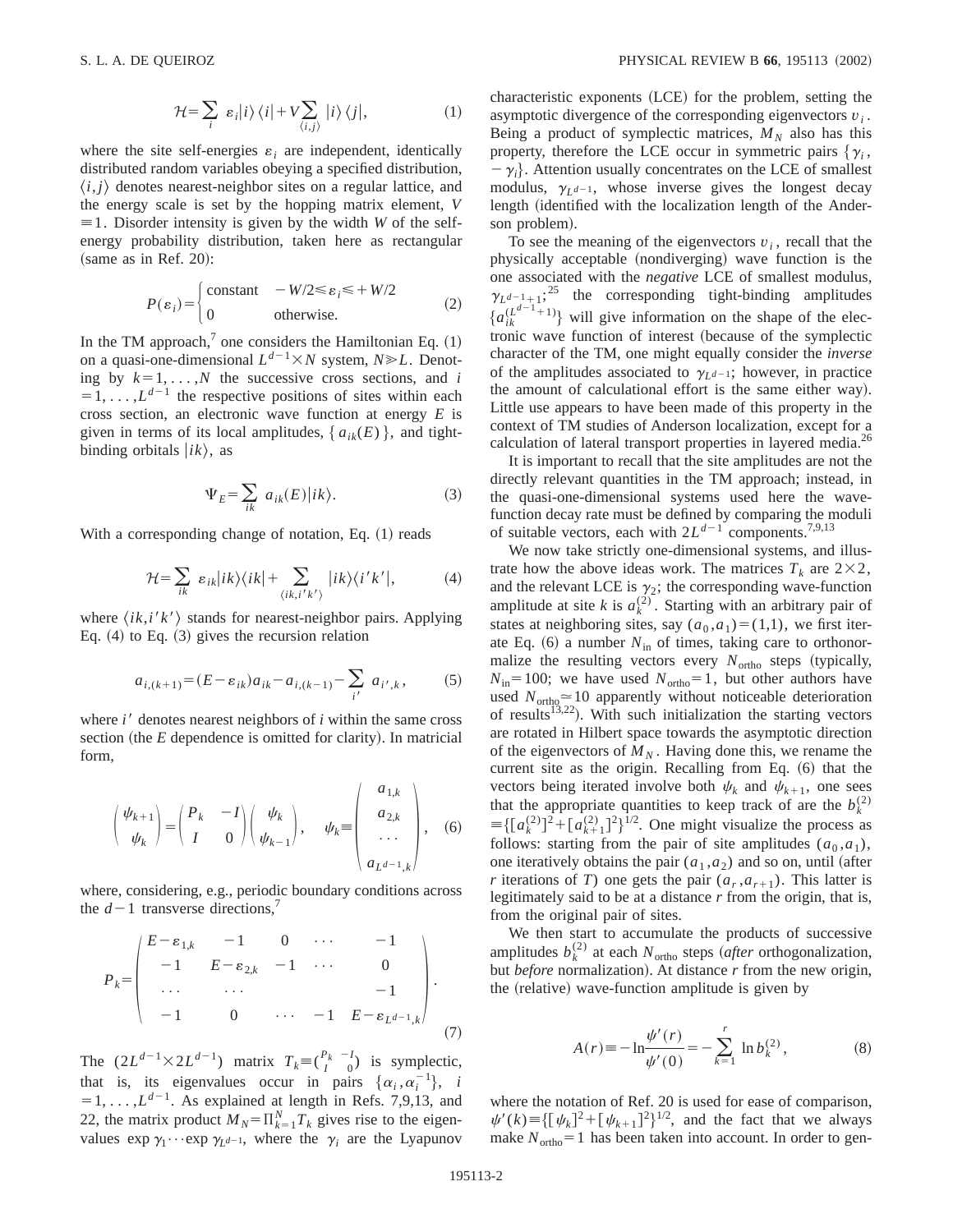

FIG. 1. Normalized histograms of occurrence of the logarithmic decay factor,  $A(r)$  of Eq. (8), in  $d=1$ , for  $E=0$ ,  $W=1.0$ , and distances *r* as shown.  $N_s = 10^5$  samples were collected, for each *r* (see text).

erate statistics of the *A*(*r*) for a set of distances  $\{r_1 \le r_2 \le \cdot\}$  $\cdots$  <  $r_{\text{max}}$ , one iterates the TM for  $N_0 \ge r_{\text{max}}$  steps, collecting data at the specified points; to collect the next sample, it suffices to keep iterating for another  $N_0$  steps, with no need to reinitialize the wave functions, and so on. After a total of  $N_{\text{in}}+N_s N_0$  iterations of the TM, one has  $N_s$  samples of the  $A(r)$  for each distance of interest. The corresponding histograms  $H(A,r)$  for  $E=0$ , disorder strength  $W=1.0$ , *r*  $=1600$ , 3200, and 4800, and  $N_s = 10^5$  are shown in Fig. 1. These values of the parameters were chosen in order to enable comparison with the exact diagonalization results displayed in Fig. 1 of Ref. 20. Indeed, one finds excellent visual agreement between the respective data sets. Numerical analysis of the first three moments of our histograms shows that: (i) for all three distances, they are well fitted by Gaussians of the form

$$
H(A,r) = \left(\frac{\lambda}{\pi\sigma r}\right)^{1/2} \exp\left[-\frac{(A-r/\lambda)^2}{\sigma r/\lambda}\right],\tag{9}
$$

with  $\sigma \approx 2.08$ ,  $\lambda \approx 104$ , which are in rather good agreement with the expected values from SPST,<sup>20,27</sup> in the limit  $N_s$ ,  $r$  $\rightarrow \infty$ , respectively  $\sigma=2$ ,  $\lambda=105.045/W^2$ ; and (ii) the dimensionless skewness *S*, defined as<sup>28</sup>

$$
S = \left\langle \left( \frac{x - \langle x \rangle}{\Delta} \right)^3 \right\rangle \tag{10}
$$

for a distribution with mean  $\langle x \rangle$  and dispersion  $\Delta$ , has the following values:  $S = 0.0250, 0.0190, 0.0128$ , respectively, for  $r=1600$ , 3200, 4800.

Point (ii) is further indication that the wave-function amplitude distribution indeed approaches a log-normal shape (zero skewness), but only as  $r \rightarrow \infty$ . The approximate dependence on *r* may be inferred as  $S \sim r^{-1/2}$ , from the three data just quoted.

## **III. STRIPS OF A TWO-DIMENSIONAL LATTICE**

We now extend our approach to strips of a square lattice. For a strip of width *L*, the matrices  $T_k$  are  $2L \times 2L$ , and the relevant LCE is  $\gamma_{L+1}$ ; the corresponding wave-function am-



FIG. 2. Effective localization lengths on strips of  $d=2$  lattice, fitted from first and second moments of distributions to the Gaussian form, Eq. (9), for  $E=0$ ,  $W=10.0$ . Strip widths *L* and distances *r* as shown.  $N_s = 5 \times 10^4$  samples for  $L \le 40$ ,  $2 \times 10^4$  otherwise. Dashed line is  $\lambda = 3.4$  (log *L*)<sup>0.72</sup> (see text). Scale is logarithmic on horizontal axis. Inset: width of distribution,  $\sigma$ , as defined in Eq. (9). Axis scales and symbols as in main figure.

plitudes at column *k* are  $a_{ik}^{(L+1)}$ ,  $i=1,\ldots,L$ . Taking into account the normalization of Eq.  $(6)$ , the appropriate decay factor here is

$$
A(r) = -\sum_{k=1}^{r} \ln \left( \sum_{j=k}^{k+1} \sum_{i=1}^{L} [a_{ij}^{(L+1)}]^2 \right)^{1/2} (d=2). \quad (11)
$$

It must be stressed that Eq.  $(11)$  is not meant to imply an averaging process over site amplitudes  $a_{ij}^{(L+1)}$ ; as remarked above, these 2L quantities are not the directly relevant ones. Instead, they give the modulus of the eigenvector associated to the negative LCE of smallest absolute value,  $25$  whose decay is to be followed.

We have considered strips of even widths  $4 \le L \le 64$  sites and periodic boundary conditions across, and taken the disorder intensity  $W=10$ , in order to make contact with analogous results in Ref. 20. For this value of *W* SPST predicts the localization length to be  $\lambda \approx 5.45$ .<sup>9</sup> SPST, together with finite-size scaling<sup>21</sup> would imply that

$$
H(A,r,L,W) = f\left(A, \frac{r}{L}, \frac{r}{\lambda}\right). \tag{12}
$$

In order to infer the  $d=2$  behavior, one must consider the regime *r*,  $L \ge 1$ ,  $r/L \le 1$ .<sup>21</sup> Although TM methods make it easy to explore long distances  $(r \ge L)$  along the "infinite" direction, this fact is not directly relevant here, as the corresponding regime would be one where strictly onedimensional features emerge.

In the following, we shall restrict ourselves to  $r/L = 1/2$ and 1; according to Eq.  $(12)$ , for each value of  $r/L$  one should then be able to collapse all distributions against  $r/\lambda$ .

Again, we have examined the first three moments of the distributions thus generated. Using only the first two, we have fitted data to Gaussians in the manner of Eq.  $(9)$ , for which the effective localization lengths  $\lambda(r,L)$  are displayed in Fig. 2. It can be seen that, for given *L*, the  $\lambda$  are essentially the same both for  $r = L/2$  and *L*. This shows that crude finite-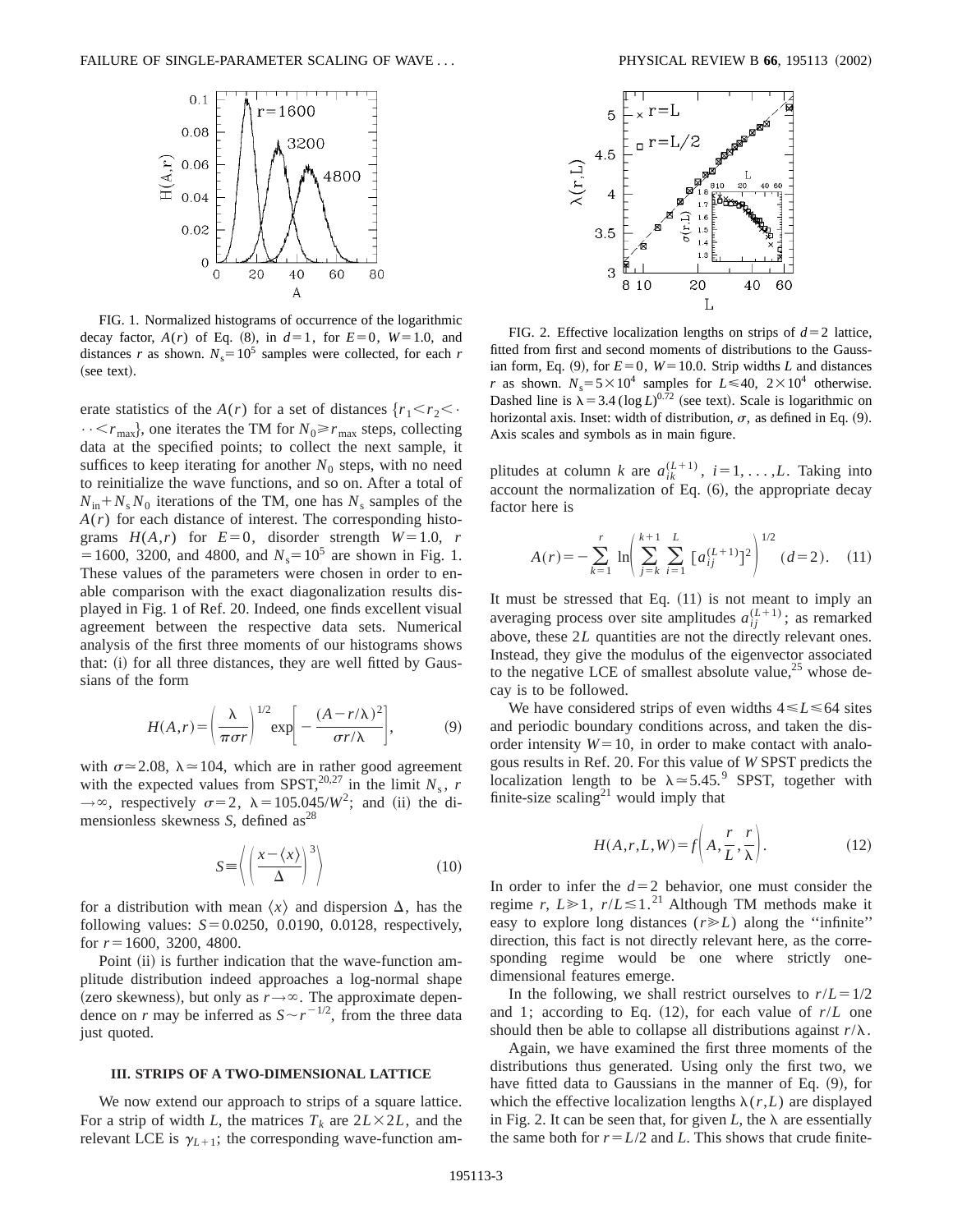

FIG. 3. Normalized histogram of occurrence of  $A(r)$  of Eq. (11) for  $E=0$ ,  $W=10.0$ ,  $L=48$ ,  $r=24$  (full line). Skewness = -0.288. Dashed line: Gaussian fit [Eq.  $(9)$ ], using first and second moments of distribution. Vertical scale is linear in  $(a)$ , and logarithmic in  $(b)$ , the latter in order to emphasize discrepancies between data and fit at the extremes.

size distortions do not play a role for the ranges of *r* and *L* used. On the other hand, similarly to the findings of Ref. 20 and against the prediction of SPST, there is no single value of  $\lambda$  to fit all distributions; instead, it grows with increasing *r*. However, our result differs from that of Ref. 20, in that the dependence of  $\lambda$  is clearly not linear in  $\log L$ . This should not be seen as a direct contradiction, as the quantities under study are not identical (as was the case in  $d=1$ ): though they represent the same physical phenomenon of wavefunction decay, they do so in rather different geometries.

As regards the width of distribution  $\sigma$  [again taking Eq.  $(9)$  as a starting point] our results, displayed in the inset of Fig. 2, exhibit numerical values not unlike those found in Ref. 20, in the sense of being consistently smaller than the SPST prediction  $\sigma$ =2, but with the same order of magnitude. One might expect that, for larger *r*, *L* the decreasing trend observed for  $20 \le L \le 60$  would stabilize close to  $\sigma$  $\approx$  1.3 quoted in Ref. 20. This, however, we have no means to ascertain at present.

We have not been able to fit the full range of data by a single power of either *L* or  $log L$ ; assuming, e.g.,  $\lambda$  $\sim$ (log *L*)<sup>x</sup>, the best result from a nonlinear least-squares fit gives  $x \approx 0.72$ , corresponding to the dashed line in Fig. 2. It is evident, from the figure, that the trend for large *L* is towards an even slower variation.

At this point, one might speculate that  $\lambda$ , as given by the Gaussian fits, could eventually saturate for larger *L*, at a value which might even be close to the SPST prediction. However, we shall now show that the Gaussian fits themselves become increasingly unable to reflect the properties of the wave-function amplitude distributions.

Indeed, we have found that the skewness of distributions is negative, and *increases* in absolute value as *r*, *L* grow. As an example, Fig. 3 shows the raw data for  $L=48$ ,  $r=24$ , together with the corresponding Gaussian fit of Eq.  $(9)$ , obtained using the first and second moments of the distribution. The effect of negative skewness is apparent in that the Gaussian approximation overshoots the data for large *A* (i.e., predicts a *small* amplitude to occur *more frequently* than ob-



FIG. 4. Double-logarithmic plots of negative skewness of wavefunction amplitude distributions,  $A(r)$  of Eq. (11), for  $E=0$ , *W*  $=10.0$  against strip width *L*, and corresponding least-squares fits to single-power forms. Crosses and dashed line:  $r = L$ . Squares and full line:  $r = L/2$ .

served in fact), and undershoots for small *A* (predicts a *large* amplitude to occur *less frequently* than observed).

Skewness data for the ranges of *r* and *L* used here are displayed in Fig. 4, together with fits of single-power forms,  $-S \sim L^{x}$ , for the subsets corresponding respectively to *r*  $= L$  (dashed line,  $x \approx 0.29$ ) and  $r = L/2$  (full line,  $x \approx 0.25$ ). Despite the large amount of scatter, the increasing trend against growing *r*, *L* is unmistakably present. This means, in turn, that for larger and larger systems the distributions become ever less amenable to fitting by Gaussians, as predicted by SPST. This would remain true even if a hypothetical saturation should occur for values of *r* and *L* larger than those investigated here.

Recall, from Eq.  $(10)$ , that skewness is invariant under the usual histogram-collapse rescaling,<sup>20</sup>  $H_s(A_s, r)$  $H(A,r)\sqrt{\pi\sigma r/\lambda(r)}$ , where the shifted variable is  $A_s = [A, \lambda]$  $-r/\lambda(r)/\sqrt{\sigma r/\lambda(r)}$ . Therefore this is a legitimate extra parameter to characterize the distributions. Similar results were found experimentally, for the conductance distribution in quasi-one-dimensional gold wires.<sup>29</sup>

Negative skewness of wave-function amplitude distributions works in the same way as (in the limited context of Gaussian fits) does the finding that  $\lambda(r)$  increases with *r*: both contribute to a slower decay of electronic wave functions, compared with the constant- $\lambda$ , zero-skewness, SPST picture. Of course, the evidence just presented is not enough to argue that there must be a localization-delocalization transition in  $d=2$ ; the idea that this is the borderline dimensionality, as predicted by SPST, most likely holds true. Nonetheless, we have shown robust evidence for deviations from SPST in  $d=2$ , whose consequences still have to be worked out in full.

#### **IV. CONCLUSIONS**

We have made use of suitable properties of the vectors which are iterated in the TM approach to Anderson localization,  $7,9,13,22$  in order to generate the statistical distribution of electronic wave-function amplitudes at sites of  $L^{d-1} \times \infty$  disordered systems. We have considered *d*=1 (for